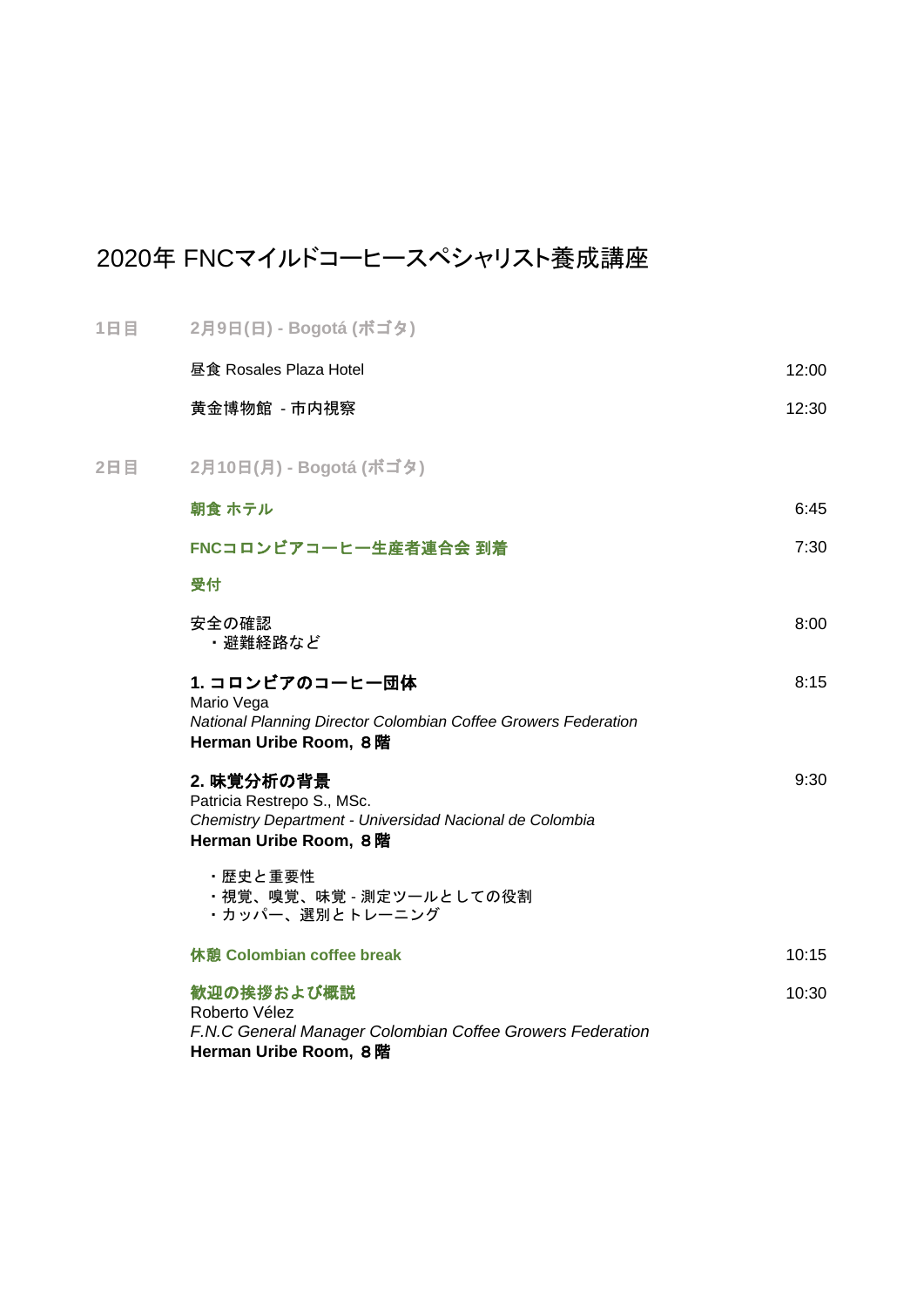| 3. コーヒーと世界貿易<br>Juan Camilo Ramos<br>F.N.C Commercial Management<br>Herman Uribe Room, 8階                               | 11:00 |
|-------------------------------------------------------------------------------------------------------------------------|-------|
| ・コーヒー市場<br>・消費国と生産国<br>・特色と生産量                                                                                          |       |
| <b>昼食 Rosales Plaza Hotel</b>                                                                                           | 12:15 |
| 4. 味覚分析 ワークショップ Part 1<br>Rodrigo Alarcón S. - Zulma Betancourt<br><b>Coffee Quality Office</b>                         | 14:00 |
| ・基本的フレーバーテスト<br>・探知と識別入門                                                                                                |       |
| 休憩 Colombian coffee break                                                                                               | 15:00 |
| 5. 物流と農薬<br>Esteban Ordóñez<br><b>Commercial Logistics Director</b>                                                     | 15:15 |
| 6. ALMACAFE (アルマカフェ) - コーヒー品質管理オフィス<br>Fernando Osorio<br><b>ALMACAFE S.A. Coffee Quality Assurance Office Director</b> | 16:15 |
| 夕食 Rosales Plaza Hotel                                                                                                  | 19:00 |
| 2日目 終了                                                                                                                  |       |
| 2月11日(火) - Bogotá (ボゴタ)                                                                                                 |       |
| 7. 味覚分析 ワークショップ Part 2<br>Rodrigo Alarcón S. - Zulma Betancourt<br><b>Coffee Quality Assurance Office</b>               | 8:30  |
| ・基本的フレーバーテスト<br>・探知と識別入門                                                                                                |       |
| 休憩 Colombian coffee break                                                                                               | 10:00 |
|                                                                                                                         |       |

**3**日目 **2**月**11**日**(**火**) - Bogotá (**ボゴタ**)**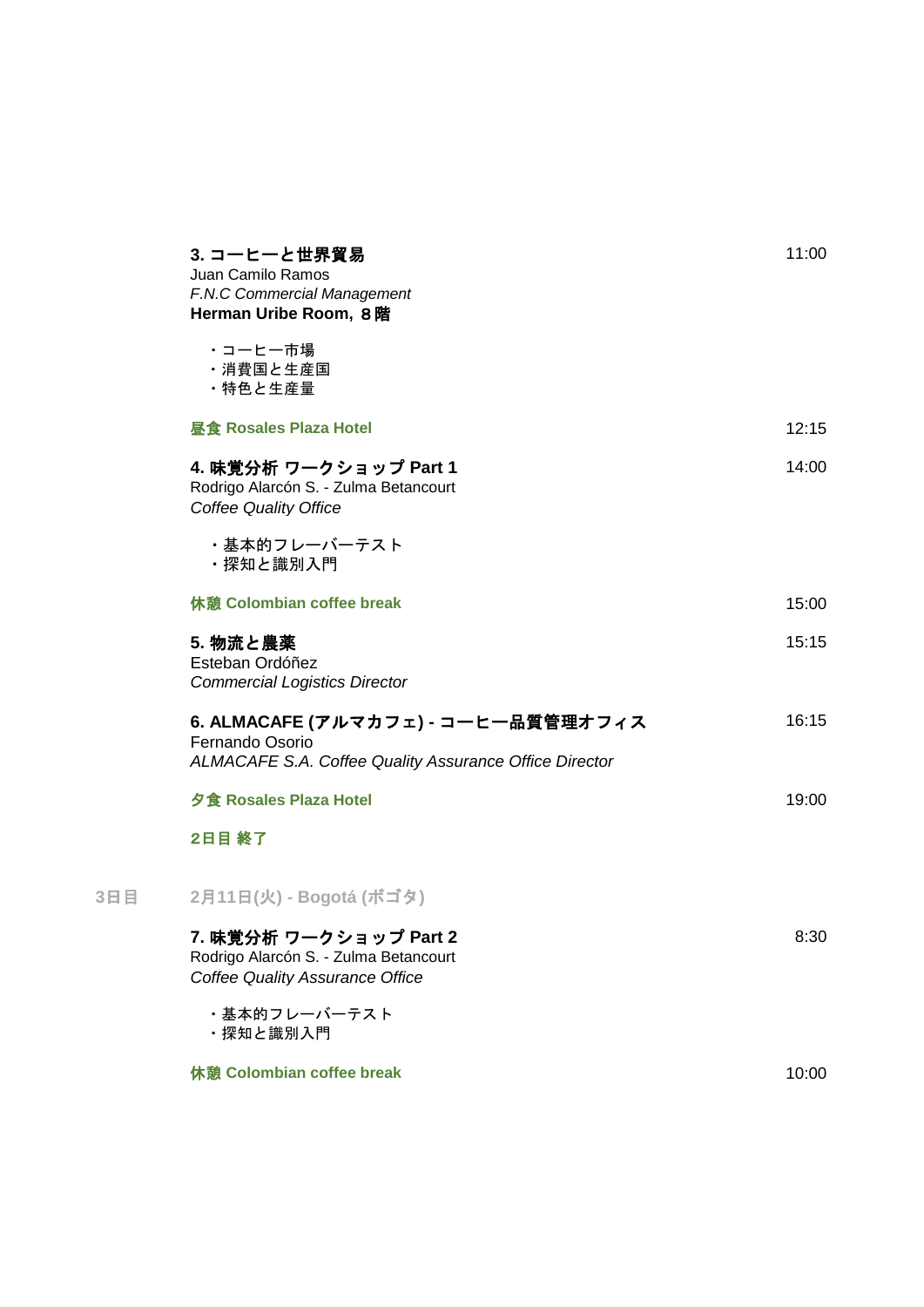| 8. 味覚、味と香り<br>Rodrigo Alarcón S. - Zulma Betancourt<br><b>Coffee Quality Assurance Office</b>                          | 10:15 |
|------------------------------------------------------------------------------------------------------------------------|-------|
| ワークショップ Part 1<br>・五感の活用                                                                                               |       |
| 9. コーヒー豆の等級付け<br>Fernando Osorio<br>Coffee Quality Assurance Office Director                                           | 11:15 |
| 昼食 Rosales Plaza Hotel                                                                                                 | 12:15 |
| 10. Juan Valdez (フアン・バルデス) コーヒーショップ<br>プログラム<br>Sebastián Mejía<br>Procafecol                                          | 13:45 |
| 11. コーヒー豆の識別 ワークショップ<br>Carlos Aristizábal, Mauricio Delgado, Néstor Perilla<br><b>Coffee Quality Assurance Office</b> | 14:45 |
| 休憩 Colombian coffee break                                                                                              | 15:30 |
| 12. 味覚、味と香り<br>Rodrigo Alarcón S. - Zulma Betancourt<br><b>Coffee Quality Assurance Office</b>                         | 15:45 |
| ワークショップ Part 2<br>・五感の活用                                                                                               |       |
| 13. 味覚分析 ワークショップ<br>Rodrigo Alarcón S. - Zulma Betancourt<br><b>Coffee Quality Assurance Office</b>                    | 16:30 |
| 夕食 Rosales Plaza Hotel                                                                                                 | 19:00 |

3日目 終了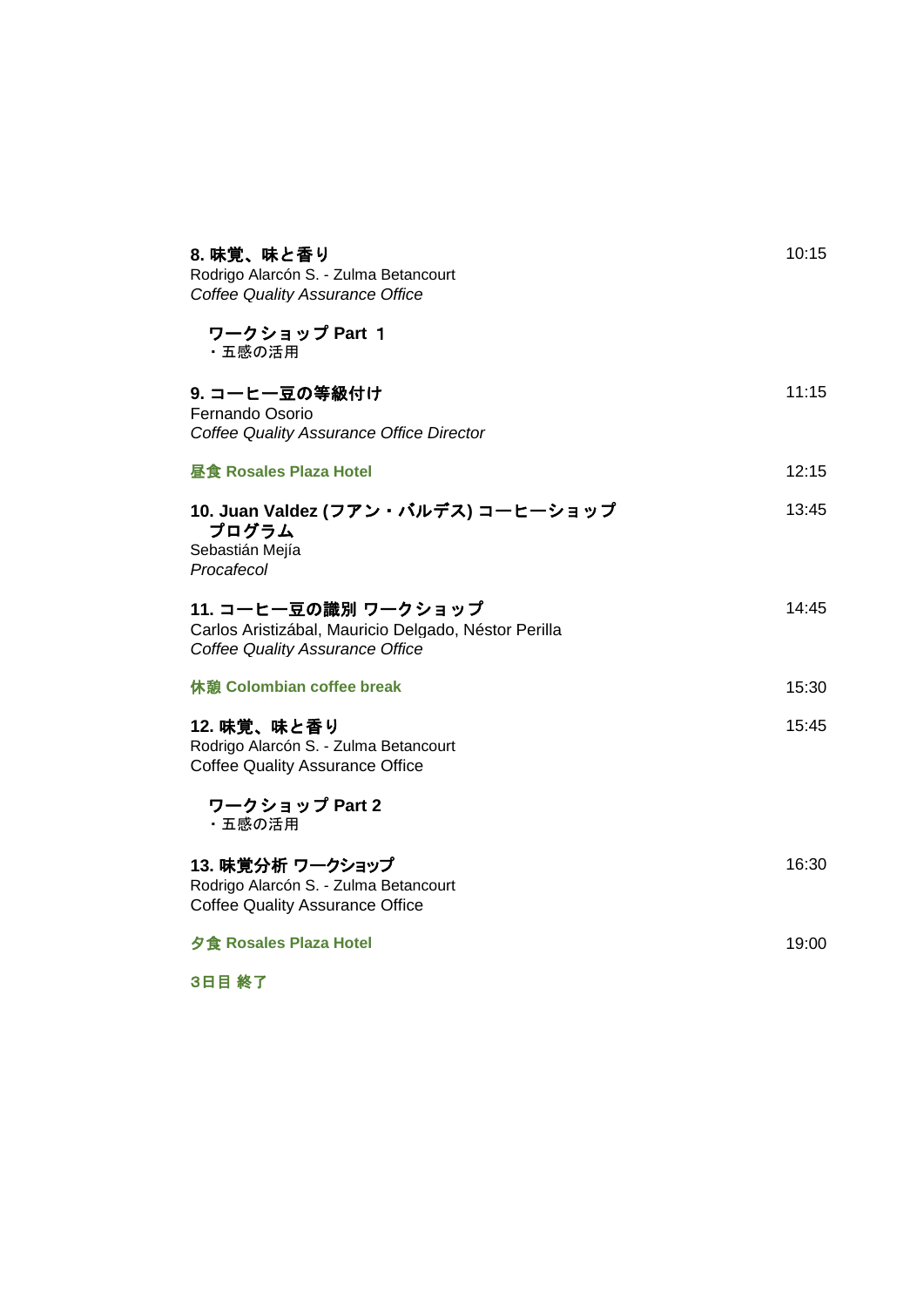| 4日目 | 2月12日(水) - Manizales (マニサレス) Chinchiná (チンチナ)                                             |       |
|-----|-------------------------------------------------------------------------------------------|-------|
|     | ホテル・チェックアウト Rosales Plaza Hotel (ボゴタ)                                                     | 6:00  |
|     | フライト ボゴターペレイラ AV8407 (ボゴタ07:29発 - ペレイラ08:29着)                                             | 7:29  |
|     | 14. CENICAFE (セニカフェ) 視察<br>Álvaro Gaitán<br><b>CENICAFE Director</b>                      | 9:30  |
|     | ・プレゼンとコーヒー研究センター視察                                                                        |       |
|     | 休憩 Colombian coffee break                                                                 | 10:30 |
|     | 15. コロンビアにおいての遺伝子<br>Carlos Ernesto Maldonado<br>CENICAFE, Leader of the discipline       | 10:45 |
|     | 昼食 Cayana Restaurant (チンチナ)                                                               | 12:00 |
|     | 16. ESTACION CENTRAL NARANJAL 視察<br>Carlos Ernesto Maldonado                              | 14:00 |
|     | ・世界のコーヒー 品種とその多様性                                                                         |       |
|     | 17. Manuel Mejía Fundation - Educational Center<br>(マヌエル・メヒア財団-教育センタ) 視察<br>Ximena Arango | 16:15 |
|     | ・コーヒー生産者の大学                                                                               |       |
|     | Chinchiná (チンチナ) からManizales (マニサレス) へ移動                                                  | 18:15 |
|     | ホテル・チェックイン Carretero Hotel (マニサレス)                                                        | 19:00 |
|     | 夕食 Don Juan Restaurant (マニサレス)                                                            | 19:30 |
|     |                                                                                           |       |

4日目 終了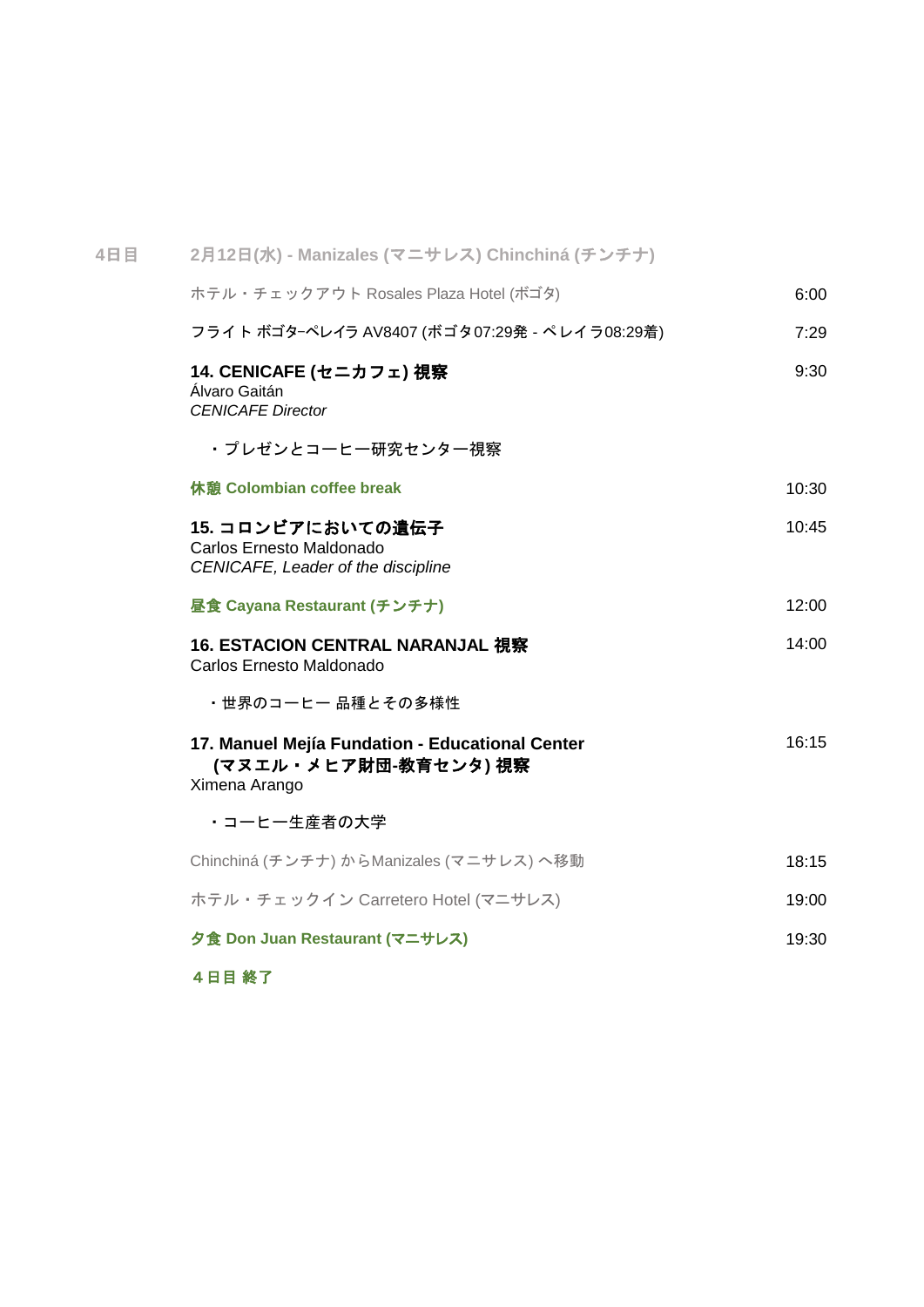| 5日目 | 2月13日(木) - Manizales (マニサレス) Chinchiná (チンチナ)                                                  |       |
|-----|------------------------------------------------------------------------------------------------|-------|
|     | ホテル・チェックアウトCarretero Hotel                                                                     | 7:00  |
|     | 18. コーヒー国内市場 コーヒールート<br>Fernando Osorio<br>Coffee Quality Office Director                      | 8:30  |
|     | ・農園から港まで<br>・コーヒー生産者共同組合<br>· ALMACAFE S.A.                                                    |       |
|     | 休憩 Colombian coffee break                                                                      | 9:45  |
|     | 19. FNC フリーズドライ製造工場設備<br>BUENCAFE (ブエンカフェ)視察<br>Andrés Cruz<br><b>Quality Manager</b>          | 10:00 |
|     | ・プレゼンと工場視察<br>・カップテスト                                                                          |       |
|     | 昼食 BUENCAFE                                                                                    | 12:00 |
|     | Pereira (ペレイラ)へ移動                                                                              |       |
|     | 20. Risaralda (リサラルダ) コーヒー生産者委員会視察<br>Jorge Humberto Echeverri M.<br><b>Executive Director</b> | 14:45 |
|     | ・カップテスト                                                                                        | 16:00 |
|     | アルメニアへ移動                                                                                       |       |
|     | ホテル・チェックイン Hotel Campestre Palma Verde                                                         | 19:00 |
|     | 夕食 Hotel Campestre Palma Verde                                                                 | 19:30 |
|     | 5日目 終了                                                                                         |       |
| 6日目 | 2月14日(金) - Armenia (アルメニア)                                                                     |       |
|     | 21. EL AGRADO 農園視察<br>José Martín Vásquez A.                                                   | 7:30  |

José Martín Vásquez A. *Executive Director, Quindío Coffee Committee*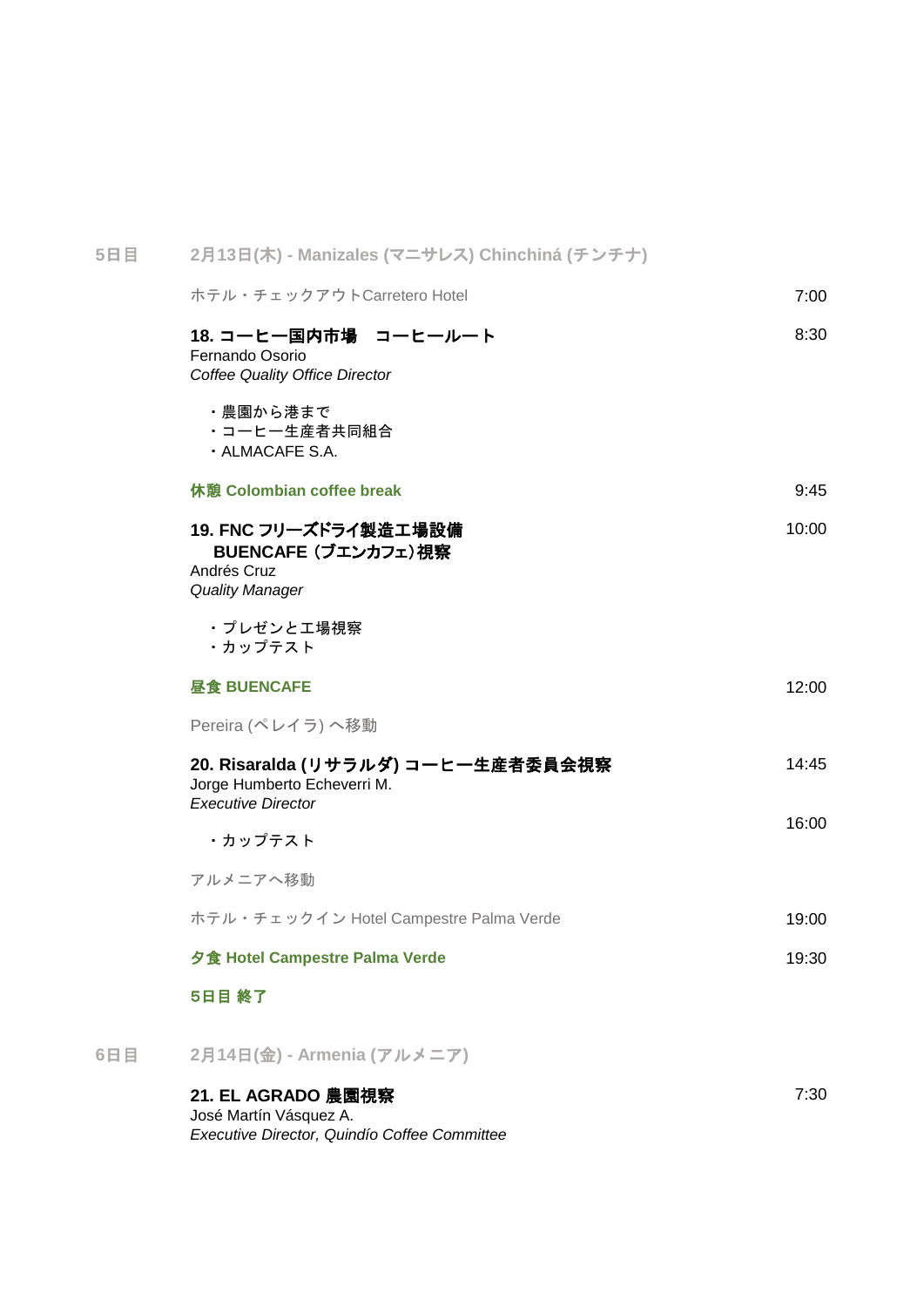| 22. EL AGRADO 農園視察<br>Juan García<br><b>Leader Extension Service</b>     |       |
|--------------------------------------------------------------------------|-------|
| ・植え付け、肥料、刈り、ペストコントロール                                                    |       |
| 昼食 EL AGRADO 農園                                                          | 12:00 |
| 23. EL AGRADO 農園視察<br>Quindío Coffee Committee - Specialty Coffees       | 13:30 |
| ・コーヒー手摘み<br>· 伝統的水洗方式<br>· Becolsud-Ecomil<br>・乾燥法 (天日干しと機械乾燥)<br>・カップ焙煎 |       |
| 24. EL AGRADO 農園視察                                                       | 16:00 |
| ・カップ焙煎                                                                   |       |
| 夕食 Hotel Campestre Palma Verde                                           | 19:30 |
| 6日目 終了                                                                   |       |
| 2月15日(土) - Armenia (アルメニア)                                               |       |
| 25. キンディオコーヒー農園視察<br>Quindío Coffee Committee                            | 8:30  |
| 26. キンディオ協同組合視察<br>Lilia Cardona<br>Quindío Cooperative Growers          | 11:00 |
| 昼食 Club Campestre - フリータイム                                               | 13:00 |
| 夕食 Hotel Campestre Palma Verde                                           | 19:30 |

**7**日目 **2**月**15**日**(**土**) - Armenia (**アルメニア**)**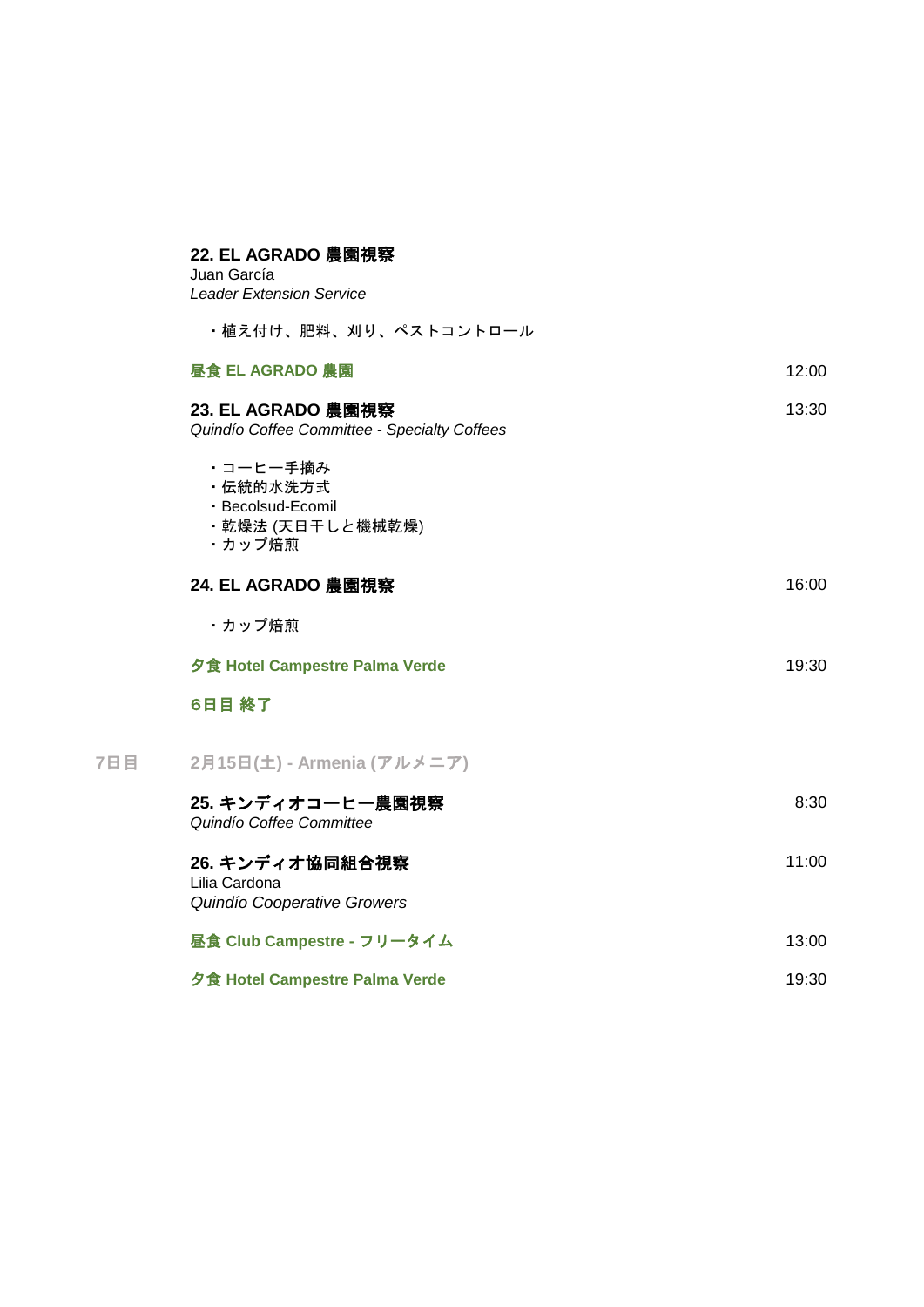| 8日目 | 2月16日(日) - Armenia (アルメニア)                                                          |       |
|-----|-------------------------------------------------------------------------------------|-------|
|     | 27. National Coffee Park (国立コーヒー公園) 視察<br>Montenegro - Quindío                      | 10:30 |
|     | 夕食 Hotel Campestre Palma Verde                                                      | 19:00 |
|     | 8日目 終了                                                                              |       |
| 9日目 | 2月17日(月) - Armenia (アルメニア)                                                          |       |
|     | 28. コーヒーの世界の標準 ワークショップ<br>Daniel Acuña P.<br><b>Coffee Quality Assurance Office</b> | 8:00  |
|     | ・ISO方式と手順 (湿度、サイズ選別)<br>・焙煎度 (カラーテスト)                                               |       |
|     | 休憩 Colombian coffee break                                                           | 10:30 |
|     | 29. コーヒー倉庫<br>Jaime Ospina<br><b>ALMACAFE S.A. Quality Analyst</b>                  | 10:45 |
|     | ・評価と分類                                                                              |       |
|     | 昼食 ALMACAFE S.A. Armenia                                                            | 12:15 |
|     | 30. 配布<br>Jaime Ospina / Fernando Osorio<br>ALMACAFE S.A.                           | 13:45 |
|     | 31. コーヒーミリング工場視察<br>Jaime Ospina<br><b>ALMACAFE S.A. Quality Analyst</b>            | 14:45 |
|     | 休憩 Colombian coffee break                                                           | 16:00 |
|     | 32. カッピング - キンディオコーヒー                                                               | 16:15 |
|     | 夕食 Hotel Campestre Palma Verde                                                      | 19:00 |
|     |                                                                                     |       |

9日目 終了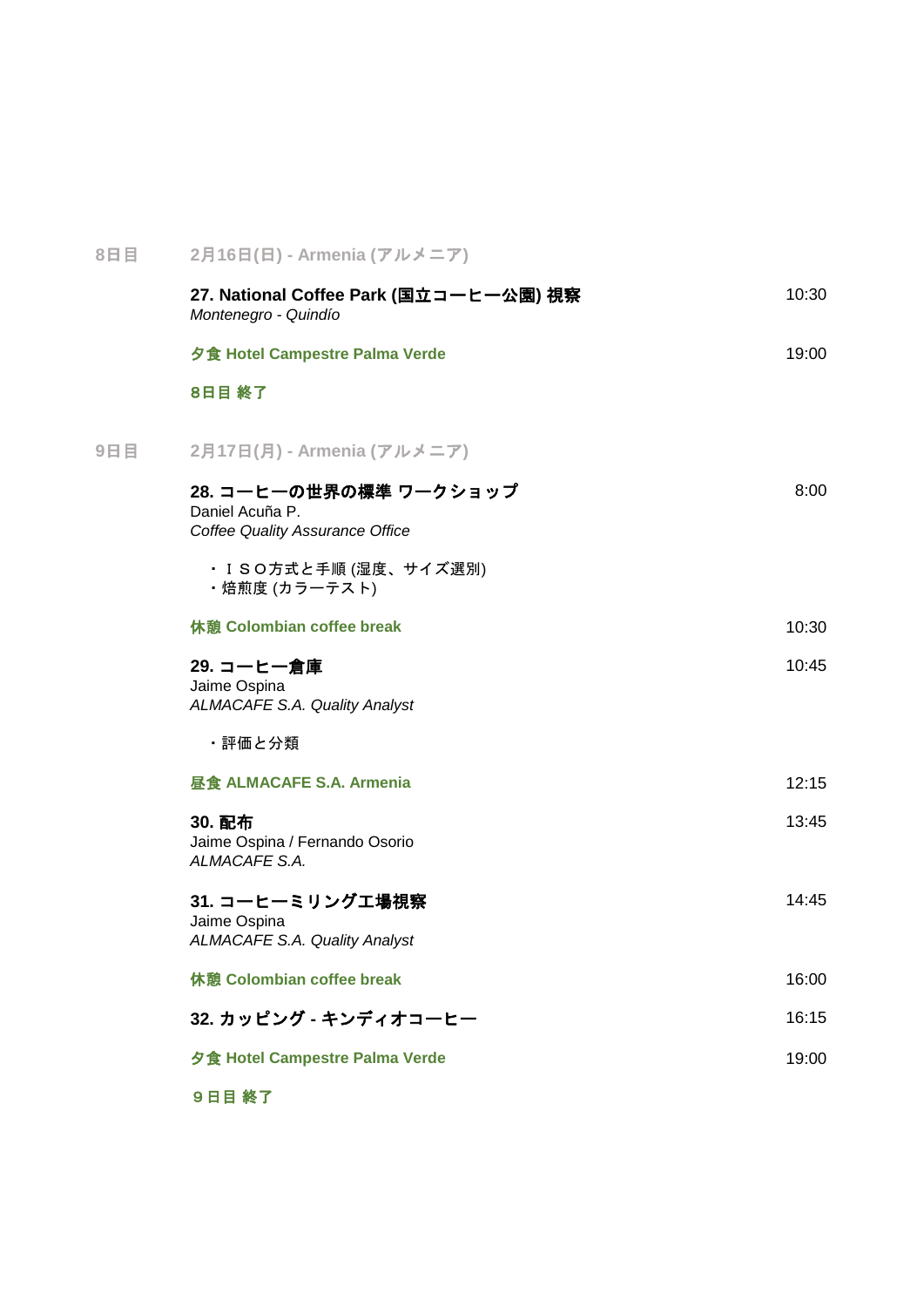| 10日目 | 2月18日(火) - Armenia (アルメニア) - Bogotá (ボゴタ)                                                               |       |
|------|---------------------------------------------------------------------------------------------------------|-------|
|      | 朝食 Hotel Campestre Palma Verde                                                                          | 7:00  |
|      | 33. 等級付け<br>Mauricio Delgado<br><b>Coffee Quality Assurance Office</b>                                  | 8:00  |
|      | ・エクセルソ                                                                                                  |       |
|      | 34. 等級付け ワークショップ Part 1                                                                                 | 9:00  |
|      | ・エクセルソ等級付け                                                                                              |       |
|      | 休憩 Colombian coffee break                                                                               | 10:15 |
|      | 35. 等級付け ワークショップ Part 2                                                                                 | 10:30 |
|      | <b>昼食 Hotel Campestre Palma Verde</b>                                                                   | 12:15 |
|      | ホテル・チェックアウト Hotel Campestre Palma Verde                                                                 |       |
|      | フライト アルメニア-ボゴタ AV8402 (アルメニア14:38発 - ボゴタ15:37着)                                                         | 14:38 |
|      | ホテル・チェックイン Rosales Plaza Hotel                                                                          | 19:00 |
|      | 夕食 Rosales Plaza Hotel                                                                                  | 19:30 |
|      | 10日目 終了                                                                                                 |       |
| 11日目 | 2月19日(水) - Bogotá (ボゴタ)                                                                                 |       |
|      | 36. コーヒー焙煎分析 ワークショップ<br>Rodrigo Alarcón S. - Zulma Betancourt<br><b>Coffee Quality Assurance Office</b> | 8:30  |
|      | ・焙煎、加熱、品質への影響                                                                                           |       |
|      | 休憩 Colombian coffee break                                                                               | 10:00 |
|      | 37. 味覚分析 ワークショップ<br>Rodrigo Alarcón S. - Zulma Betancourt                                               | 10:15 |

*Coffee Quality Assurance Office*

・カッピング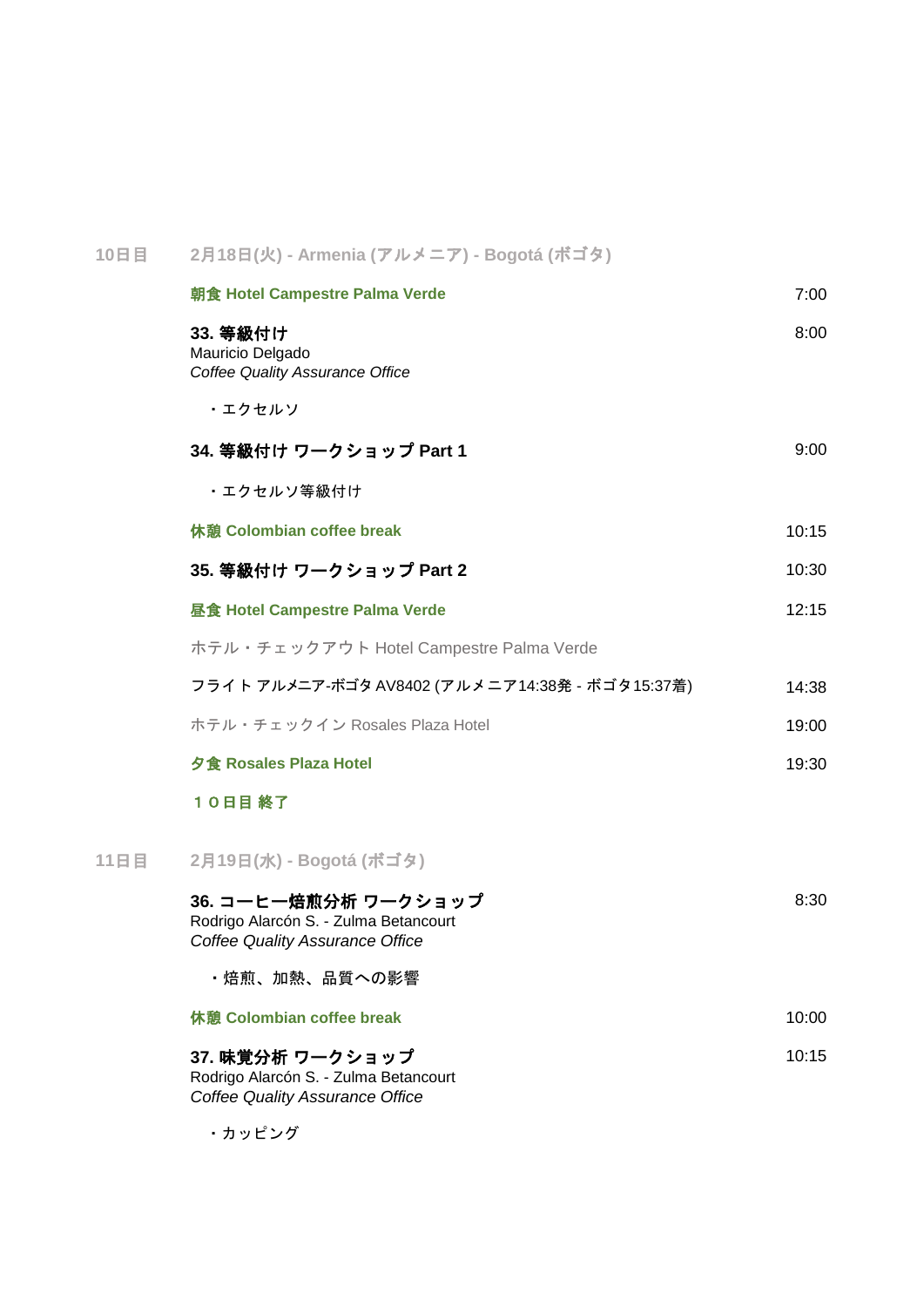| <b>昼食 Rosales Plaza Hotel</b>                                                                       | 12:30 |
|-----------------------------------------------------------------------------------------------------|-------|
| 38. 味覚分析 ワークショップ<br>Mauricio Delgado - Néstor Perilla<br><b>Coffee Quality Assurance Office</b>     | 14:00 |
| ・コロンビアのカップ・プロファイル                                                                                   |       |
| 39. フレーバーに影響する焙煎<br>Rodrigo Alarcón S. - Zulma Betancourt<br><b>Coffee Quality Assurance Office</b> | 15:00 |
| 休憩 Colombian coffee break                                                                           | 16:15 |
| 40. JUAN VALDEZ ORIGENES (フアン・バルデス)<br>コーヒーショップ視察とカッピング<br>Daniel Acuña                             | 16:30 |
| <b>Coffee Quality Assurance Office</b>                                                              |       |
| 夕食 Rosales Plaza Hotel                                                                              | 19:00 |
| 11日目 終了                                                                                             |       |
| 2月20日(木) - Bogotá (ボゴタ)                                                                             |       |
| 41. 味覚分析 ワークショップ<br>Rodrigo Alarcón S. - Zulma Betancourt<br><b>Coffee Quality Assurance Office</b> | 8:30  |
| ・エクセルソコーヒーのカッピング<br>・カッピングの様々な基準                                                                    |       |
| 休憩 Colombian coffee break                                                                           | 9:45  |
| 42. 味覚分析 ワークショップ<br>Rodrigo Alarcón S. - Zulma Betancourt<br><b>Coffee Quality Assurance Office</b> | 10:00 |
| ・コロンビアとその他の産地                                                                                       |       |
| <b>昼食 Rosales Plaza Hotel</b>                                                                       | 12:00 |

**12**日目 **2**月**20**日**(**木**) - Bogotá (**ボゴタ**)**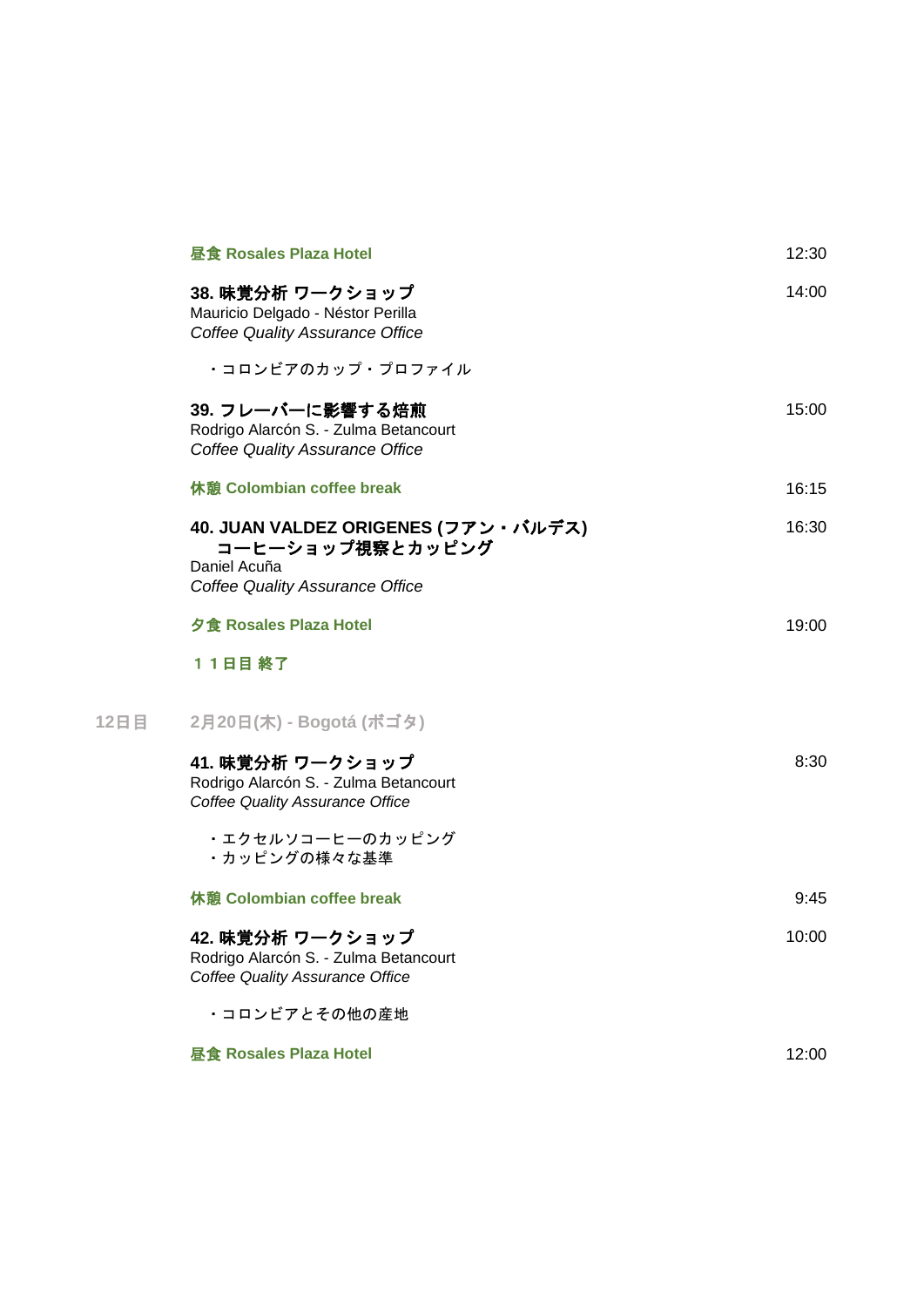|      | 43. 焙煎とブレンド ワークショップ<br>Rodrigo Alarcón S. - Zulma Betancourt<br>Coffee Quality Assurance Office                                                                                           | 14:00 |
|------|-------------------------------------------------------------------------------------------------------------------------------------------------------------------------------------------|-------|
|      | ・ワークショップ:焙煎、加熱手順<br>・カッピング:産地別コロンビアコーヒー                                                                                                                                                   |       |
|      | 休憩 Colombian coffee break                                                                                                                                                                 | 15:30 |
|      | 44. さまざまな淹れ方<br>Rodrigo Alarcón S. - Zulma Betancourt<br><b>Coffee Quality Assurance Office</b>                                                                                           | 15:45 |
|      | 夕食 Rosales Plaza Hotel                                                                                                                                                                    | 19:00 |
|      | 12日目終了                                                                                                                                                                                    |       |
| 13日目 | 2月21日(金) - Bogotá (ボゴタ)                                                                                                                                                                   |       |
|      | 45. エスプレッソ ワークショップ<br>Eva Julia Celeita<br>PROCAFECOL - Manager of Research and Product Development                                                                                       | 8:30  |
|      | 休憩 Colombian coffee break                                                                                                                                                                 | 10:45 |
|      | 46. 焙煎・挽いたコロンビアコーヒー産業<br>品質とマーケティング<br>Giovanna Yanguas<br>COLCAFE, Coordinator of Commercial Development and Coffee Experience<br>José Franco<br><b>COLCAFE, Chief Quality Assurance</b> | 11:00 |
|      | <b>昼食 Rosales Plaza Hotel</b>                                                                                                                                                             | 12:30 |
|      | 47. スペシャリティコーヒープログラムと<br>サスティナビリティ<br>Henry Martinez S.<br>F.N.C. Specialty Coffee Director                                                                                               | 14:00 |
|      | 休憩 Colombian coffee break                                                                                                                                                                 | 15:00 |